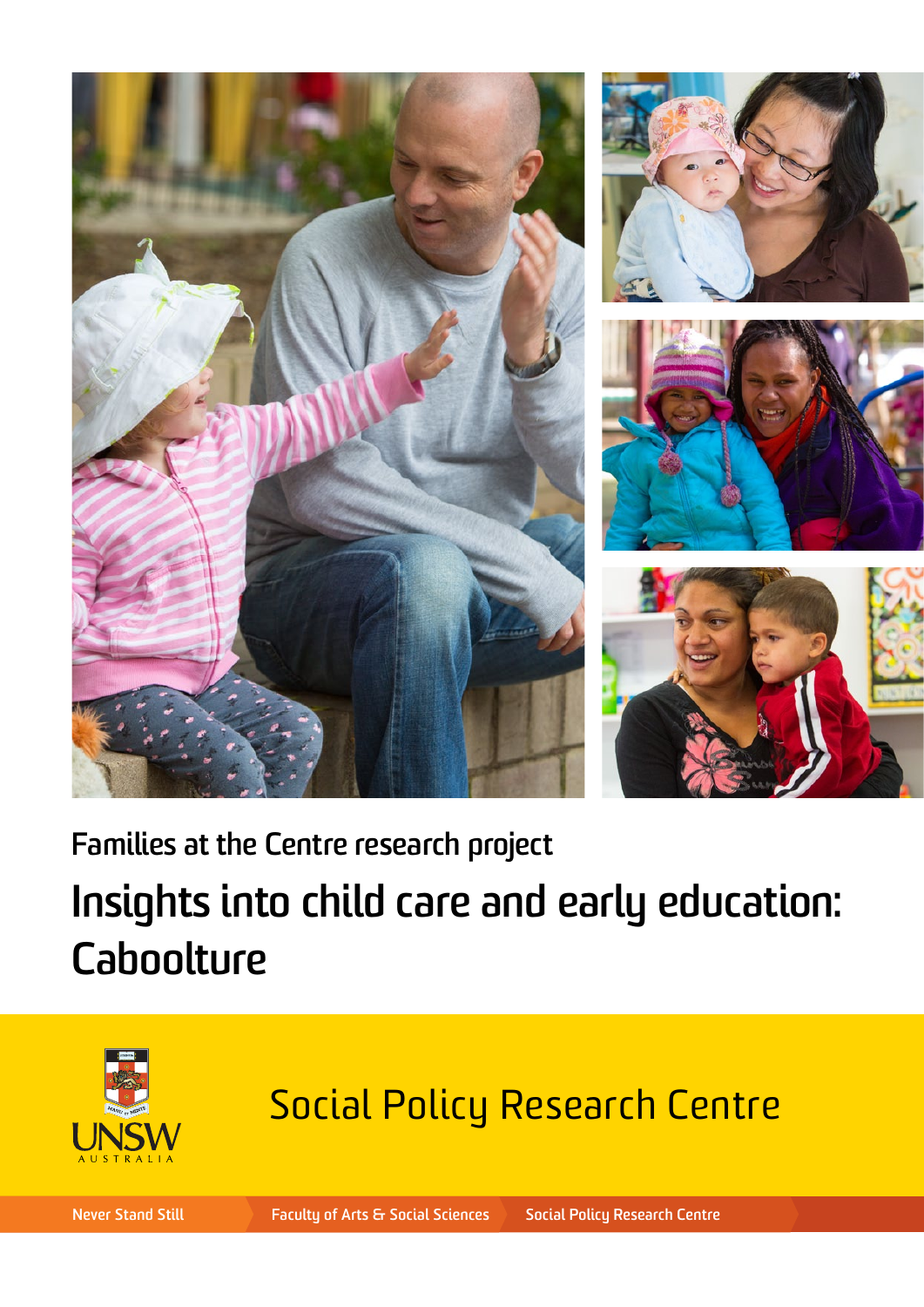

October 2013 Christiane Purcal with (in alphabetical order) Elizabeth Adamson, Megan Blaxland, Deborah Brennan, Bridget Jenkins, Jennifer Skattebol

#### **Thank you**

We are very grateful to the families who gave their time to talk to us and share their stories, and to the organisations and people who helped us get in touch with families for this research.

#### Social Policy Research Centre

Level 2, John Goodsell Building Faculty of Arts and Social Sciences UNSW Australia Sydney 2052 Australia t +61 (2) 9385 7800 f +61 (2) 9385 7838 e sprc@unsw.edu.au w www.sprc.unsw.edu.au

© Social Policy Research Centre 2013 ISSN: 1446-4179 ISBN: 978-0-7334-3421-1 (online) SPRC Report 21/2013

Design and layout by Early Childhood Australia Cover photographs by Andrew Sikorski

The Social Policy Research Centre is based in the Faculty of Arts and Social Sciences at UNSW Australia. The Families at the Centre research project was funded by the ARC Linkage Grant (LP100200297).

Suggested citation:

Purcal, C., Adamson, E., Blaxland, M., Brennan, D., Jenkins, B., & Skattebol, J. (2013). Insights into child care and early education: Caboolture (SPRC Report 21/2013). Sydney: Social Policy Research Centre, The University of New South Wales.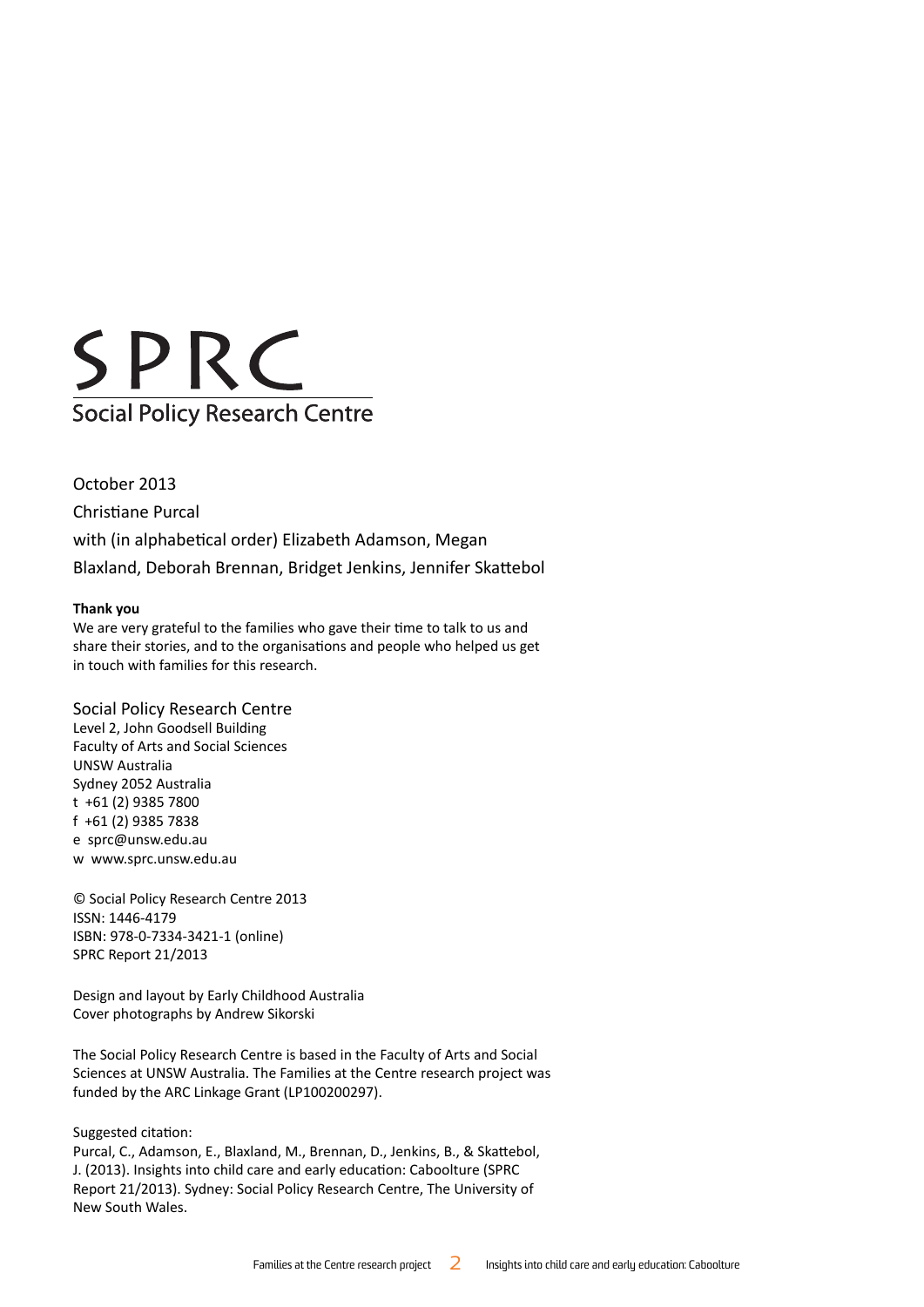### **What is this about?**

This is about families in Caboolture with young children aged up to 5 years. We were interested in what kind of education and care services these families want for their children, how they like the services they are getting, or why they are not using these services. We wanted to find out how to make services work in the best way possible.

Therefore we did a research project in 6 neighbourhoods around Australia, including Caboolture. We talked to families about their early education and care services: the services that they use or not, whether they like their situation, where they find information, whether they get any payments from government, what good care and education means to them and what would help them with getting the care or education they want.

This booklet says what we found out in Caboolture.

### **Who did the research?**

We are from the Social Policy Research Centre at the University of New South Wales, Sydney. The researchers are Deborah Brennan, Jennifer Skattebol, Fiona Williams, Christiane Purcal, Elizabeth Adamson, Megan Blaxland, Bridget Jenkins, Trish Hill and Saul Flaxman. We did the research together with several early childhood education and care organisations: Early Childhood Australia, Gowrie Queensland, Gowrie New South Wales, Gowrie South Australia, Mission Australia and Brotherhood of St Laurence. These organisations and the Australian Research Council (ARC Linkage Project 100200297) paid for the research.

### **Why was the research done?**

We wanted to find out what kinds of services families need so we can tell governments and service providers about it. Each family with young children is different. Some may want early education or care services, some not, some may want services for a few hours each week, others for several days. For some it may be difficult to find the right services or to get government child care payments.

We were particularly interested in families on a lower income, as it may be harder for them to pay for the services they want.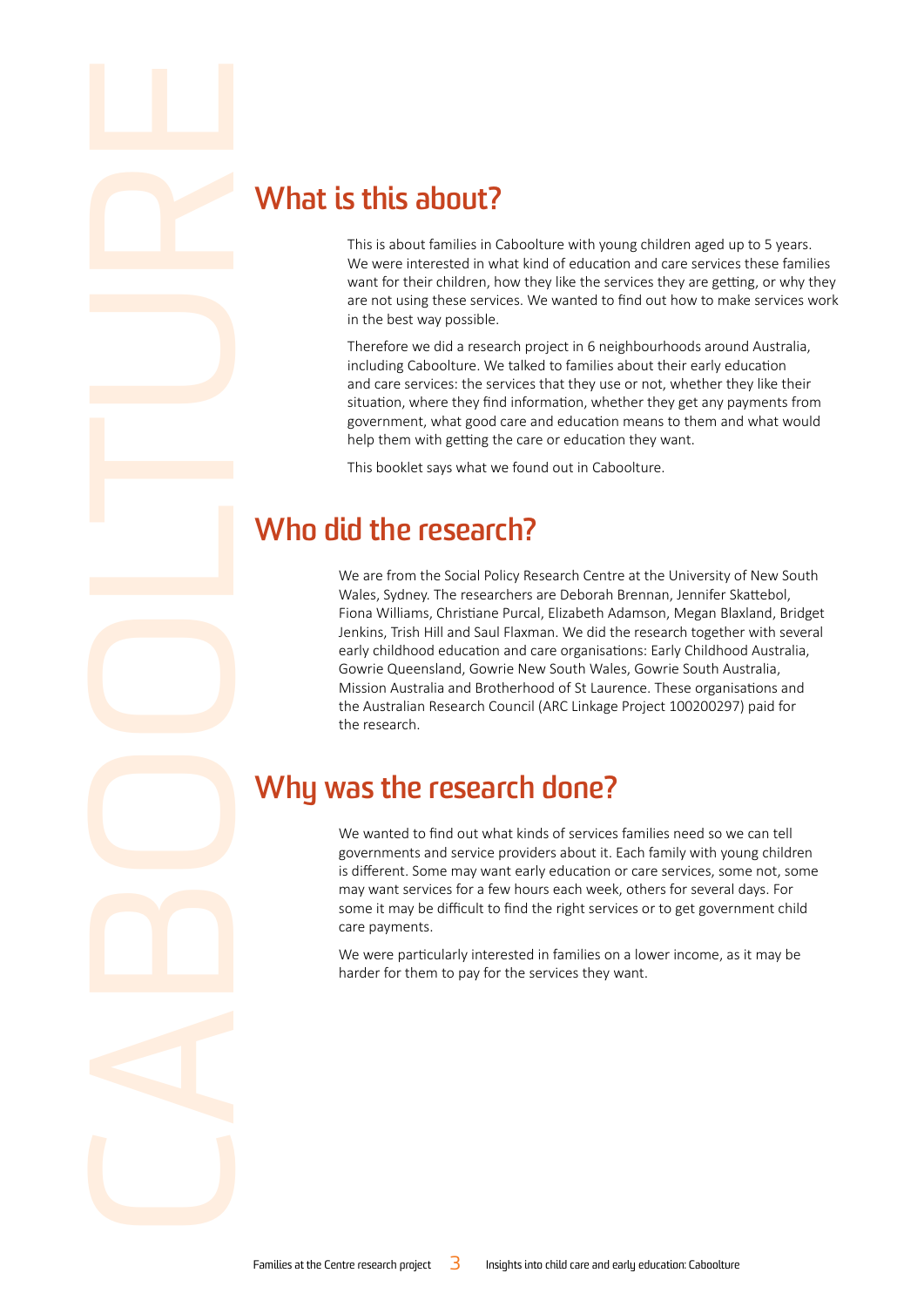### **Where was the research done?**

The research was done in 6 neighbourhoods in different parts of Australia: Caboolture in Queensland, Marrickville in NSW, Orange in NSW, Fitzroy in Victoria, Dandenong in Victoria and Elizabeth Grove in South Australia. Some of these neighbourhoods were in the inner city, some in the outer suburbs, and some in the country. We wanted to find out what care and education services people in different kinds of neighbourhoods wanted.

### **How was the research done?**

In each neighbourhood we talked to around 20 families about the care and education of their young children. We talked to the mothers and fathers, grandparents and aunts. People volunteered to take part in our research, and we gave them \$50 for their costs and to say thank you. We spoke with them for about one hour each. Their information remains confidential, that is we will not tell anyone who said what.

We met people at various places in the neighbourhood and through early childhood and family services, at playgroups, libraries and neighbourhood centres. We also talked to early childhood workers and service providers in the neighbourhoods.

We talked to 31 families in Caboolture in April and May 2012.

### **What does this booklet say?**

This booklet says what we found out in Caboolture. It starts with some information about the town, the kinds of people who live there, and the care and education services available in Caboolture. It then describes what kinds of families we spoke to in Caboolture and, most importantly, what they told us.

### **How can I find out more about the research?**

You can find out more about our research by contacting:

Christiane Purcal Social Policy Research Centre University of New South Wales Phone: (02) 9385 7830 E-mail: c.purcal@unsw.edu.au

You are welcome to distribute this brochure to other people. An electronic copy is available at: www.sprc.unsw.edu.au.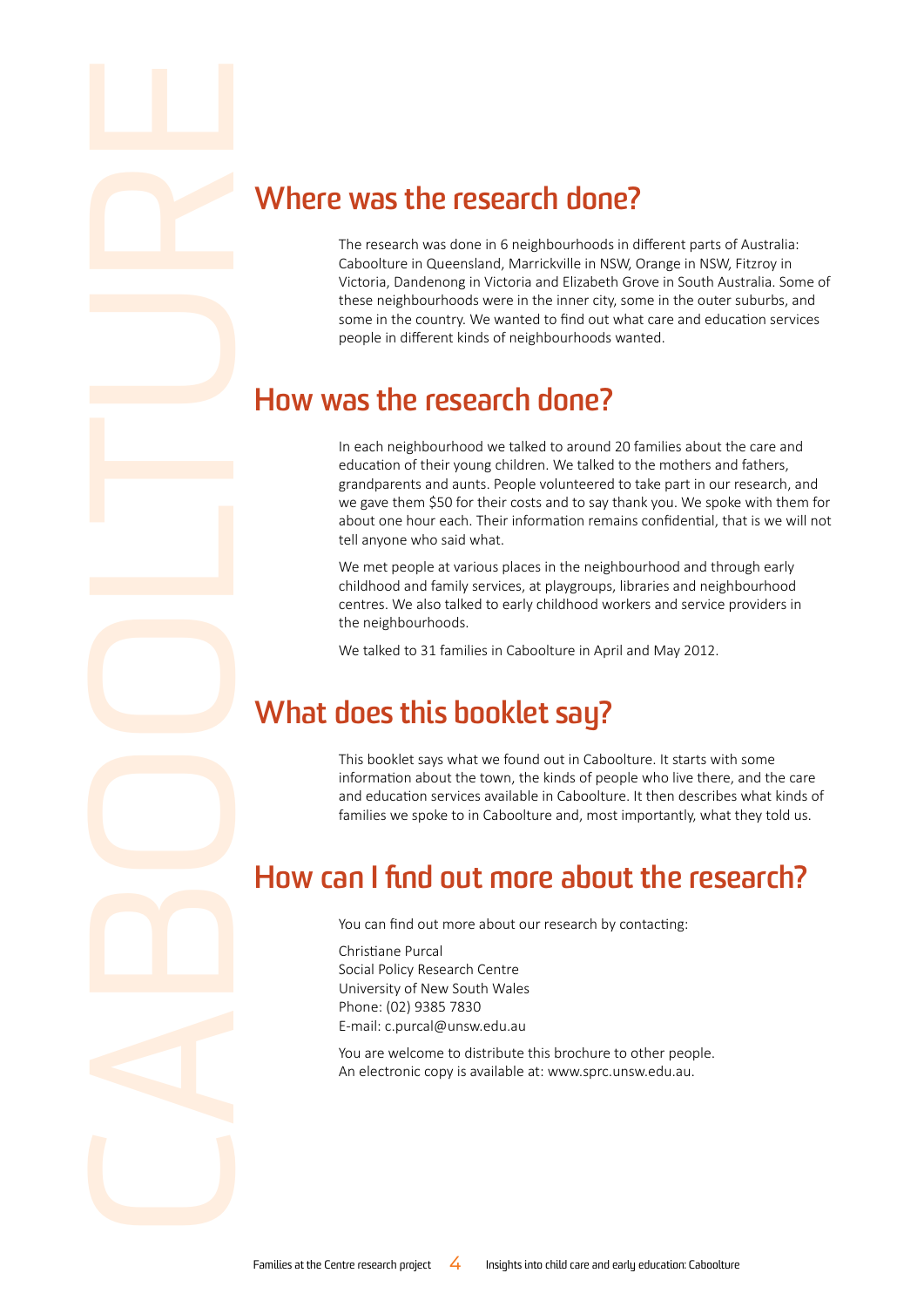## **About Caboolture**

### **Where it is and how it developed**

Caboolture is a town 44 kilometres north of Brisbane and 15 kilometres from the coast. It is in the Moreton Bay Regional Council area.

The name Caboolture comes from the Aboriginal word 'Kabultur', which means 'place of the carpet snake'. The Kabi Aboriginal people were the first inhabitants. White settlers arrived in the 1840s, cutting timber and farming vegetables, sugar cane and cattle. The town of Caboolture was established in 1867 as a trading centre and a stopover point for coaches. It serviced both the farmers in the area and the miners who travelled from Brisbane to the goldfields near Gympie.

Caboolture remained a small town until the 1980s but has grown quickly since then. People moved here from Brisbane because housing is more affordable than in the city and they can commute to work in Brisbane. Travel time is less than an hour along the freeway or the electric rail line. Caboolture is now regarded as part of the Brisbane urban area.

Most people live in single family homes in new suburbs, which were built in and around Caboolture since the 1980s. There are no public housing estates. Low income families get rent assistance to live in privately rented homes. Bus lines between the suburbs are not well developed so that many people use cars to get around. There are small shopping areas in central Caboolture, but the main shopping centre is a few kilometres to the south in Morayfield.

The Moreton Bay Regional Council has recently built a modern community hub in the heart of Caboolture. This contains a library, art gallery, and learning and business centre.

### **The people of Caboolture**

Caboolture is growing fast. About 81,000 people lived here in 2011, up from 63,000 in 2006. Caboolture City includes the town of Caboolture itself, the suburbs of Bellmere, Bracalba, Burpengary, Burpengary East, Caboolture South, Elimbah, Moodlu, Morayfield, Rocksberg, Upper Caboolture and Wamuran.

Most people are from a white Australian or British background, and about 3 per cent of the residents are Aboriginal or Torres Strait Islanders. A relatively small percentage, about 5 per cent, come from a non-English speaking country. Among them, the largest immigrant groups are Fillipino (563 people), German (340) and South Korean (191). Smaller groups come from the Netherlands, India, Italy, Malaysia and many other countries. Caboolture is a preferred location for new migrants. Many arrived in the last 5 years, often because housing is affordable and there are others from the same country.

Compared with the entire Moreton Bay Regional Council area, people in Caboolture City have lower incomes overall and are more likely unemployed, fewer have a university degree or are managers, professionals or clerical staff. More people work as labourers or trades people.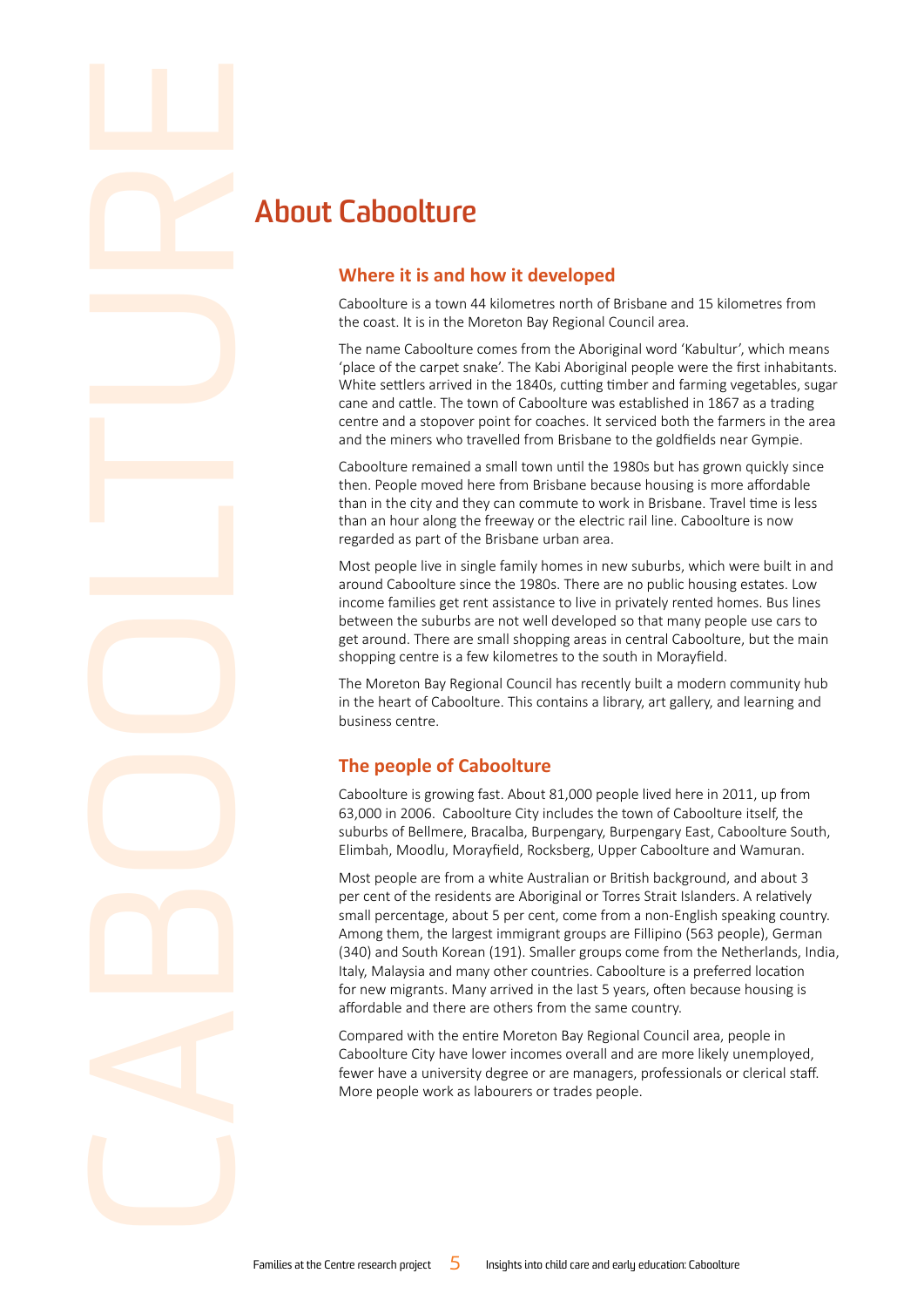Caboolture seems attractive to families. Nearly one in two households (48 per cent) is a couple with children, and a further 15 per cent of households are single-parent families. Almost every family lives in a house, and there are few apartments. Homes are more affordable than closer to Brisbane, and more than half of all families (59 per cent) in Caboolture own their home or are paying off a mortgage.

One in three families is renting, among them most of the new residents. Rents are more affordable than in large cities, and most families pay under \$375 a week. Low income families get rent assistance from government or help with finding affordable housing, for example through the National Rental Affordability Scheme.

### **Child care and early education in Caboolture**

There is a different mix of services in each state. In Queensland, almost all children attend the Preparatory (Prep) Year before they start school year 1. Of the younger children, 44 per cent go to long day care, family day care or occasional care, and another 31 per cent attend kindergarten, which is also called kindy or pre-prep.

### Map 1: Caboolture child care and early education services

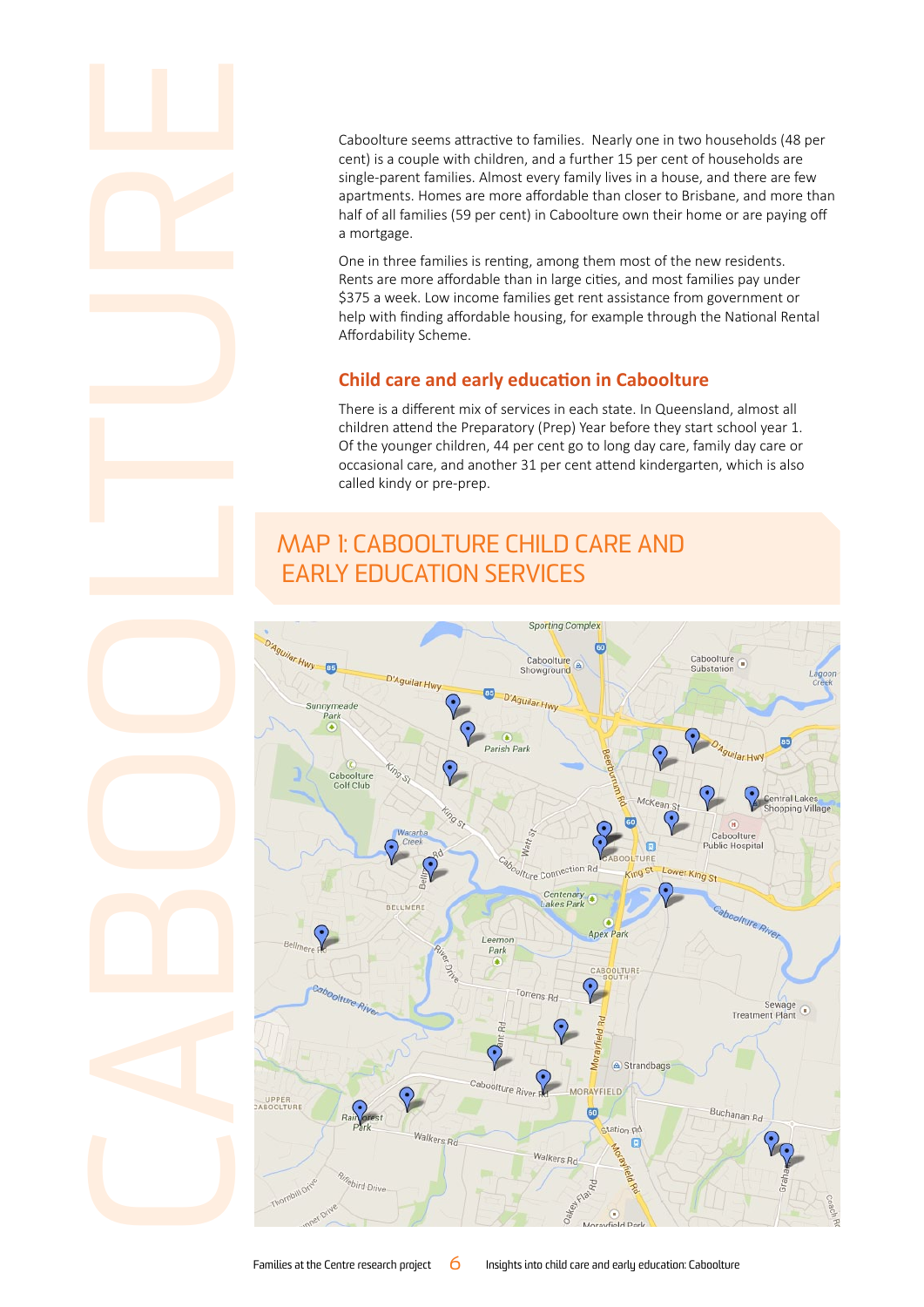Three out of four long day care centres in Queensland are privately managed, while around 85 per cent of preschools and family day care services are community managed. About 44 per cent of children attend long day care or family day care, and 31 per cent go to kindergarten. Some children go to both. The Queensland government helps low income families with the cost of child care and early education through the Queensland Kindergarten Funding Scheme (QKFS), and the Australian government provides Child Care Benefit and Child Care Rebate for families who use approved long day care, family day care and out of school hours care. Other programs bring extra services to disadvantaged areas and Indigenous children, for example the Early Years Centres, Children and Family Centres and Bound for Success programs.

Caboolture has an Early Years Centre, where children and their families can find child care and early education, help with parenting, and health services in one place. There are several playgroups, a pre-kindy, family support, and baby and child health drop-in clinics provided by the hospital. The Early Years Centre also provides outreach services, mainly supported playgroups, in other suburbs like Morayfield and Narangba.

The Caboolture Neighbourhood Centre offers multicultural playgroups and general family and community support. Families have a variety of child care and early education options. Apart from the playgroups, there are more than a dozen long day care centres, both private and community run, in central Caboolture, plus family day care providers and services offering kindergarten programs.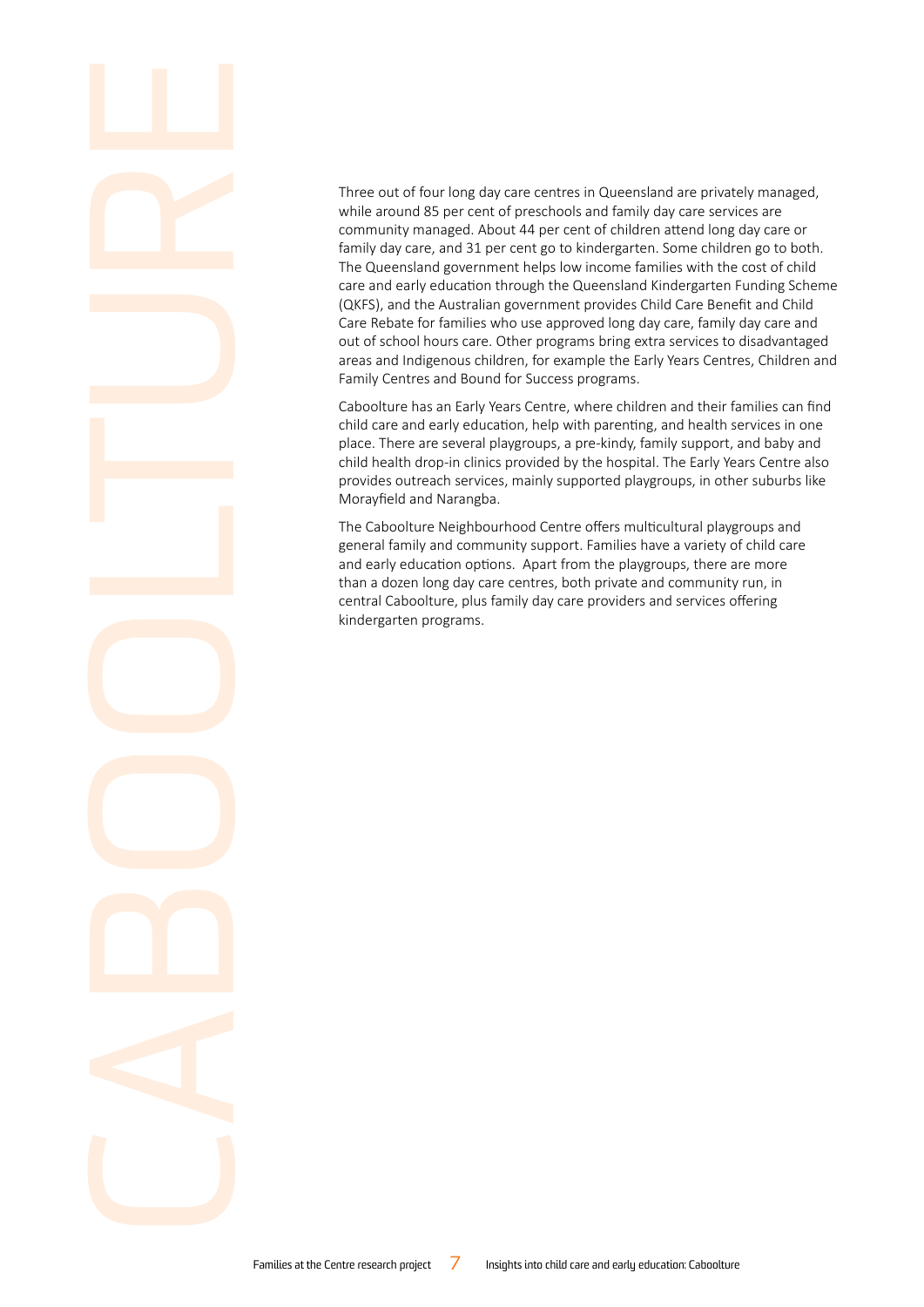## **About families with young children in Caboolture**

Among the 80,855 people living in the Caboolture area, 6,460 (8 per cent) are children aged 0-4. Here are some of the things the Census tells us about the 0-4 year old children in Caboolture:

- 1338 have one or both parents born overseas
- 394 are identified as Aboriginal, Torres Strait Islander, or both
- 1,466 live with a single parent
- 1,569 live in families with a weekly income under \$800
- 2,730 live in houses that their family owns (either fully or with a mortgage)
- 3,306 live in families who are renting
- 187 live in families who pay \$375 or more per week in rent
- 5,984 live in a house
- 133 live in a flat, unit or apartment
- 4,460 have one or both parents employed

Map 2 shows that in the Caboolture area, central Caboolture has a relatively high proportion of families with young children who live on a low income, between 31 and 40 per cent. Caboolture South and Rocksberg have similar proportions, while Bracalba has more.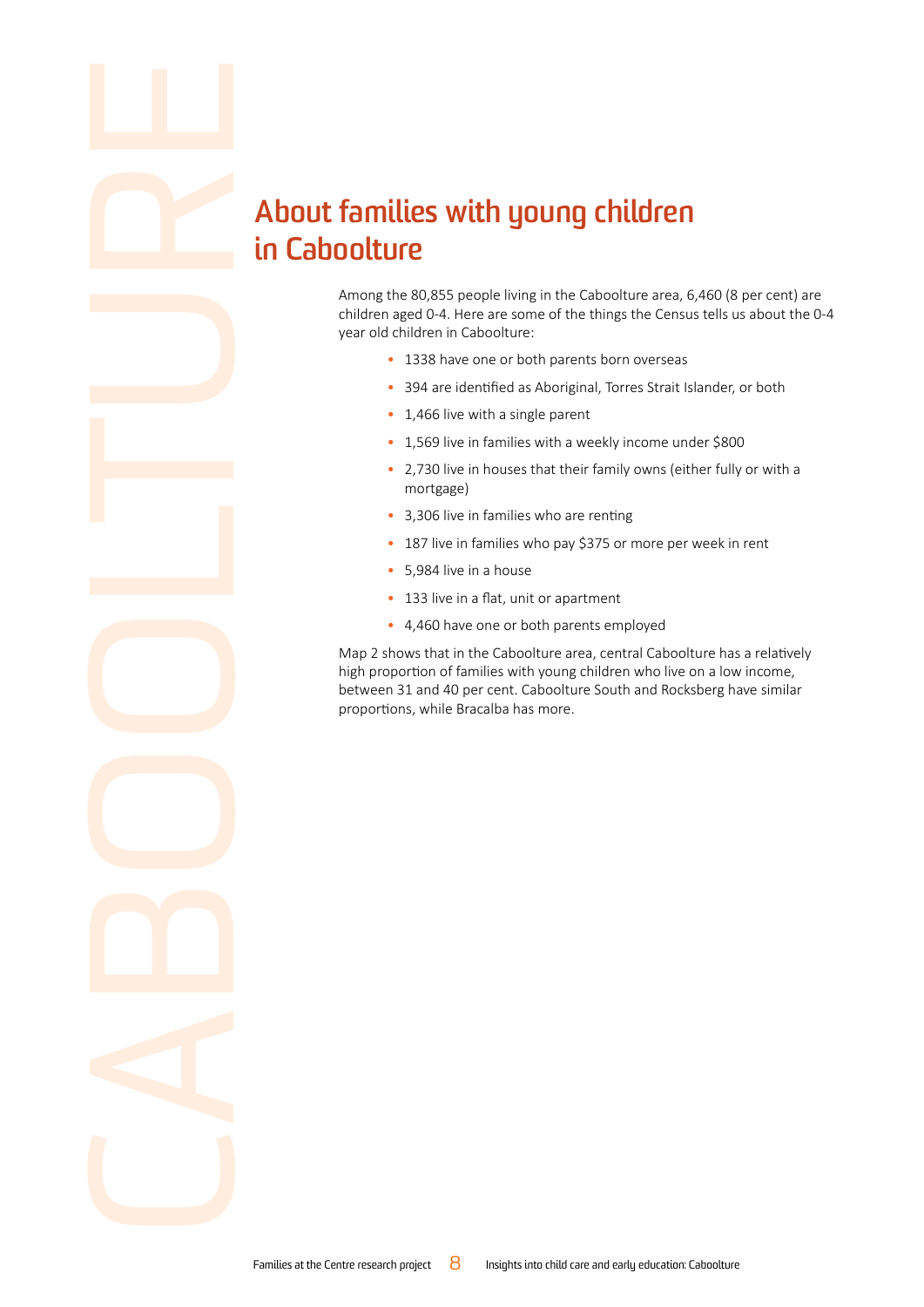### Map 2: Low income families in Caboolture

#### **Percentage of children aged 0 to 4 years in low income families, Caboolture area**

- 1. Elimbah
- 2. Caboolture
- 3. Caboolture South
- 4. Burpengary East
- 5. Burpengary
- 6. Morayfield
- 7. Upper Caboolture
- 8. Bellmere
- 9. Rocksberg
- 10. Moodlu
- 11. Wamuran
- 12. Bracalba



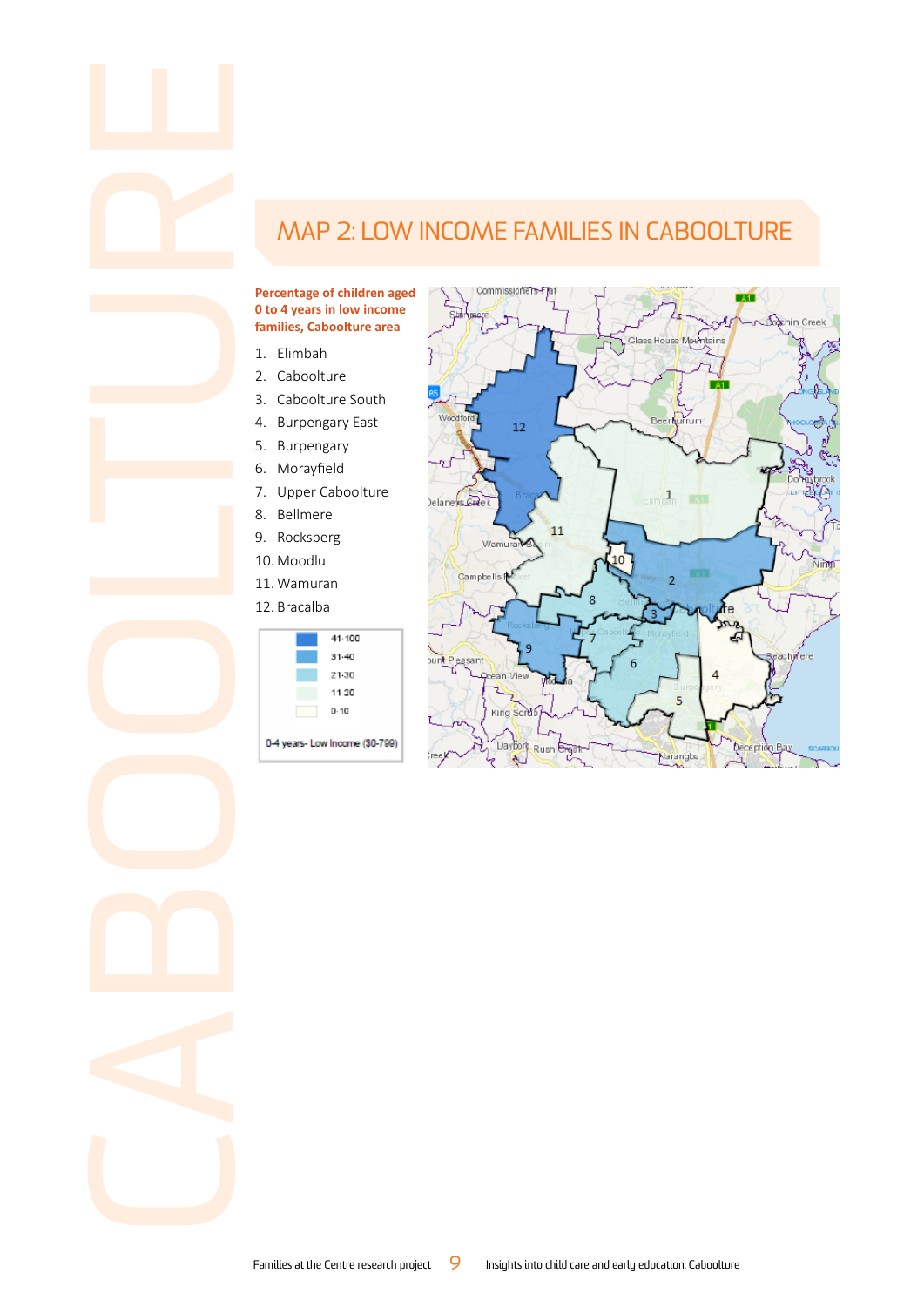We can find out about the child care and education services that families in Caboolture use by looking at the Australian Early Development Index (AEDI), which surveys children in their first year of school. It tells us that more than 80 per cent of them were in child care or early education programs before they went to school: 40 per cent went to long day care, 40 per cent to preschool, and 3 per cent to family day care. About 10 per cent were looked after by a grandparent or other relative.

### **About the families who talked to us**

In Caboolture 31 people talked to us about child care and early education for their children. Of these conversations, 12 were with one person, and the others talked to us in a small group of 2 to 3 people.

We met most of the families through different early childhood and family support services: the Early Years Centre and the Neighbourhood Centre in Caboolture, a community centre in Morayfield, and Playgroups Queensland. The families lived mainly in single family homes in new housing estates around Caboolture, including Central Lakes Estate (in the east), Pumicestone (north), Bellmere (west) and Morayfield (south). We also interviewed one family who lived in a caravan park. Almost everyone said they had moved to the area because housing was more affordable than closer to Brisbane.

Here is some information about the people who talked to us:

- there were 27 women and 4 men
- 11 people were under 26 years old, one person was over 40, and the others were in-between
- 11 people were born overseas, mainly in the UK and New Zealand
- 4 people spoke a language other than English: 3 Dinka, 1 Visaya and Tagalog
- 1 was Aboriginal or Torres Strait Islander
- 6 were single parents
- 22 people had either one or two children, the others had more, up to 5
- 14 had a TAFE or vocational qualification, 1 had a uni degree
- 14 were at home, 9 were in a paid job and 3 were studying
- 7 families lived on under \$600 a week, another 7 on \$600 to \$800 a week
- 15 families got most of their income from Centrelink, the others from a job
- 23 lived in private rental, 1 in public housing, and 7 had a mortgage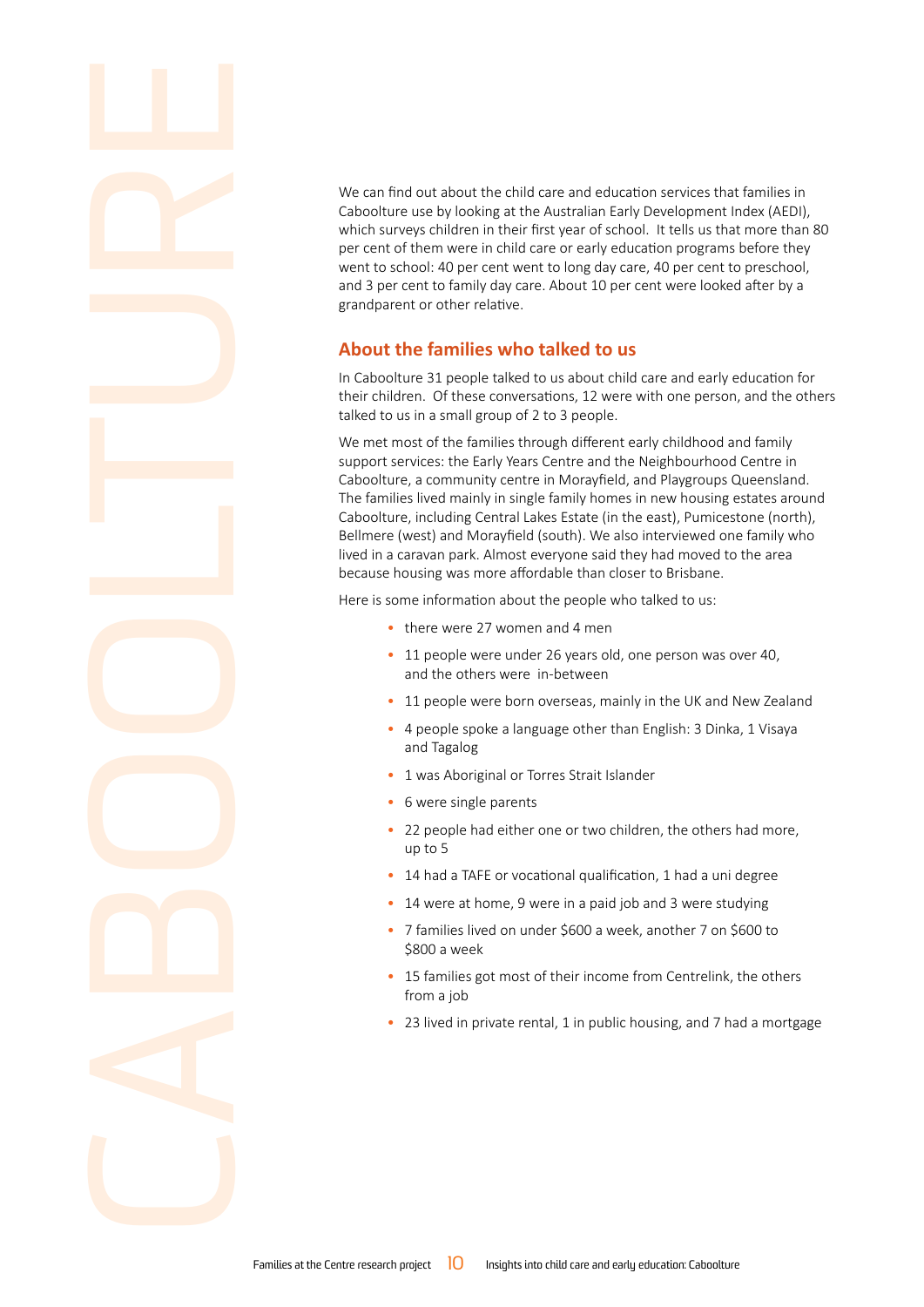### **What the families told us**

Each family is different. They have different stories, different lives, different opinions, different experiences with the child care and education they use, and different ideas about what they would like. We don't have the space here to report everything the 31 families in Caboolture told us. Therefore we briefly describe some of the topics relating to child care and early education that they talked about, important concerns they mentioned and where they felt things were going well. Each topic is explained with a quote from one of the people we talked about. We have left the quotes anonymous so that people can't be identified.

### **Many families use child care and education services**

Many families who spoke to us have their children enrolled in a child care or early education service, like long day care, family day care, or kindy. Kids rarely go full-time, but most go for one or two days a week. On the other days, many parents attend playgroups or mothers' groups together with their kids.

**"He goes to day care one day a week. I'm thinking of maybe putting him in an extra day. … And I come to this playgroup with him."**

### **Early education is important**

Many parents want their kids to go to child care or kindy so they start learning early. This includes social skills like playing with other children, sharing, having a routine and being polite. It also means learning academically so they will have a good start in school. This is especially important to new migrants, who want their children to learn English and to adapt to Australian culture.

**"She does need to learn different things that she wouldn't learn at home as well."**

### **Parents like spending time with their kids at home**

Often, mothers stay at home with their babies because they find it important to bond and spend time together, and for the child's development. As babies become toddlers, they often start going to child care part-time. Most mothers enjoy the mix of spending some days with their children and going to work parttime or having time off to rest and do their household chores.

**"I'd rather spend time with her. I'd rather teach her how to walk and talk and stuff than other people doing it."**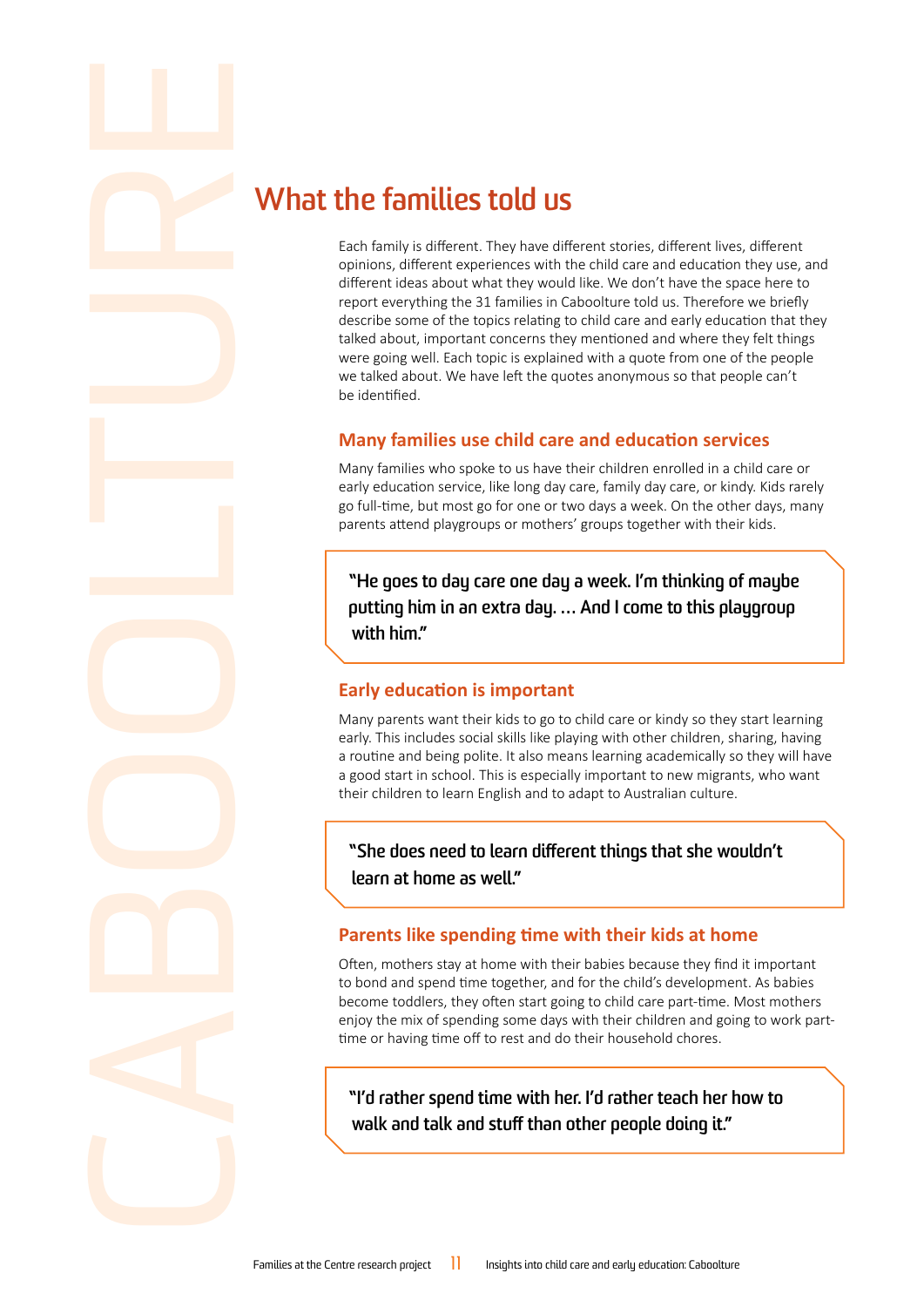#### **Families in new estates need cars to get around**

People who live in the new suburbs around Caboolture say that there are few buses. They need a car to take their kids to child care, playgroup or kindy. But many families don't have a car or their partner uses the car to drive to work. The new migrant women from non-English speaking countries who spoke to us don't have a driver's licence. Many families can't use child care or education service because they don't have transport.

### **"When I've got my licence then it's better so I'll take her to child care then."**

#### **Parents share the family car**

Sometimes, when there is only one car in the family, people arrange it so that the father drops off the kids at child care and maybe the mother at work before driving to work himself. But this depends on the opening hours of the child care centre. One family told us the father works from 6 am to 6 pm, and child care is not open at those times.

**"I had my partner most of the time, he'd drive me to work and take [our daughter] to day care … Otherwise I pretty much wouldn't have been able to work."**

#### **Public transport helps**

There are several bus routes in the Caboolture area, and people who don't have a car during the day like using them to go to the shops or to take their children to parks, to the swimming pool, or to playgroup and child care. They find catching the bus works well. Another family without a car uses a free bus from a child care centre that picks up the kids and drops them back home.

**"I'd get a bus to the train station and then I'd walk from the train station to the [child care centre]. In total it'd take me probably 45 minutes."**

#### **People are worried about safety**

Several people told us they feel unsafe in their neighbourhood. They are worried about crime, people fighting on the street and police cars driving by. Some said they don't think it's a good place to bring up children. Others felt that they live in a safe suburb but other places in the area are frightening.

**"My area is pretty good. Some areas around here – I don't even walk through with my kids. It's too unsafe. I'm in a good area so I'm happy.**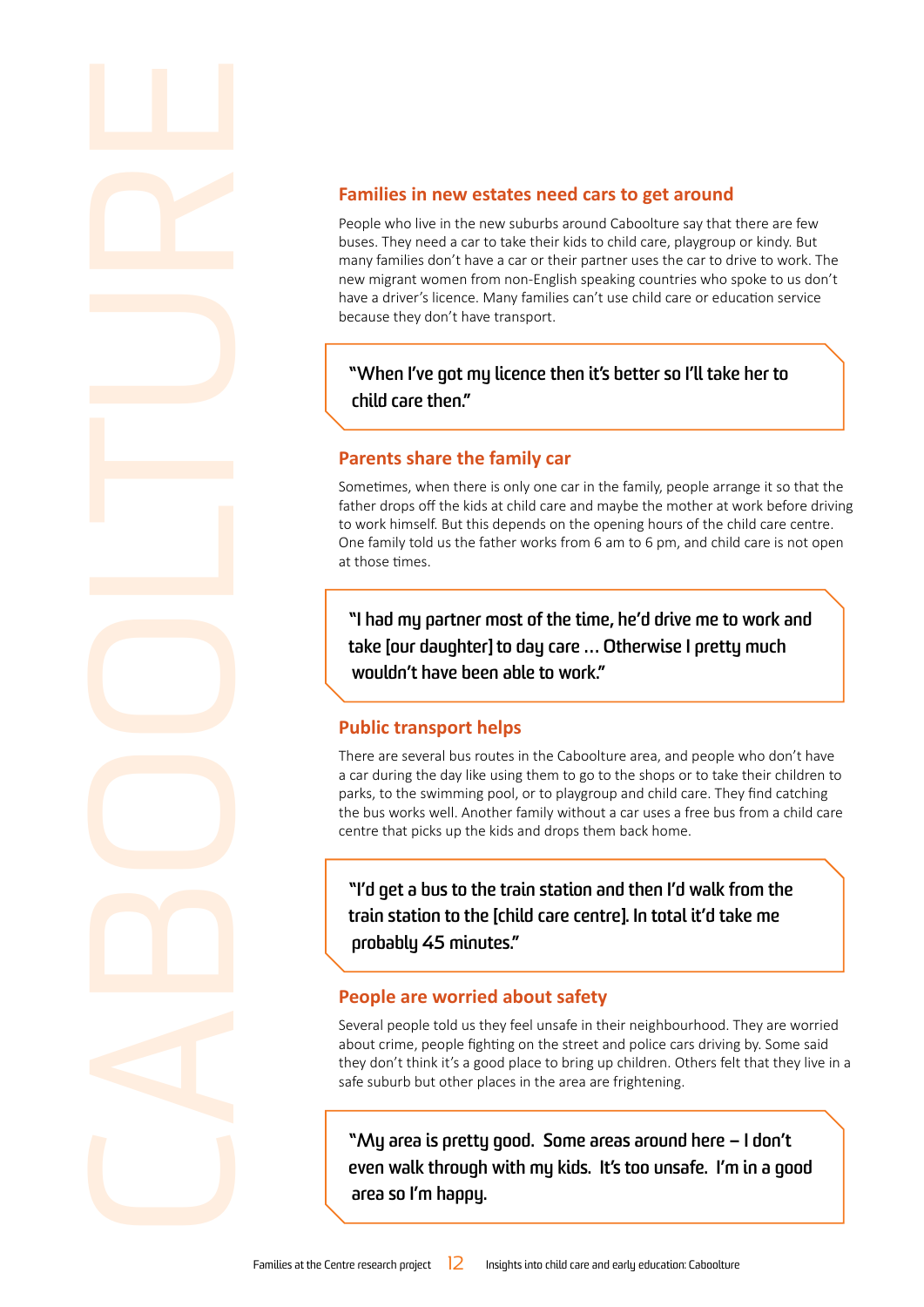### **Affordable housing draws families to the area**

Most of the families who spoke to us moved to Caboolture within the last few years. They have come, for example, from Brisbane or Sydney, or they are migrants from other countries. Many came when they started a family and needed a bigger place to live. Caboolture was attractive to them because there is affordable housing. Some families were able to buy a house in one of the new estates, others found rental accommodation that was cheap enough or subsidised by government.

**"We were pretty excited to move up here. It was a lot more affordable for us because we were only just newly married. We couldn't afford to buy a house in Sydney."**

### **Early years services help people to make friends**

Many of the families who talked to us moved to Caboolture in the last couple of years and want to make friends. Even people who have lived in Caboolture for long find that once they have children they don't have much in common with old friends. They all find that playgroups and other children's services help them to meet families in the area who also have small children. There are groups specifically for fathers to meet each other and spend some time with their children. Families find that the people who run the early years services are friendly and accepting.

**"I've only been in Caboolture two years now. I have a great network of friends that I've met through playgroup … we keep in contact on a weekly basis."**

### **Families help each other with looking after the kids**

With many families being new to the area, they don't have their parents or siblings close by to help with the children. Families in Caboolture help each other in various ways. Several people told us that they have friends with cars who take their kids along to child care or playgroup. Others have friends who look after each other's children while the parents go out. Parents like these arrangements because they feel their children are safe. One family told us they are close to their neighbours, and older couple who are very involved with the kids. Others who live in the same street have formed their own mothers' group so they can chat and the kids can play together.

**"I have had her boys here while her and her husband went out on special occasions. So, yes to have that support ... it's much easier than a babysitter because you know who's looking after your children."**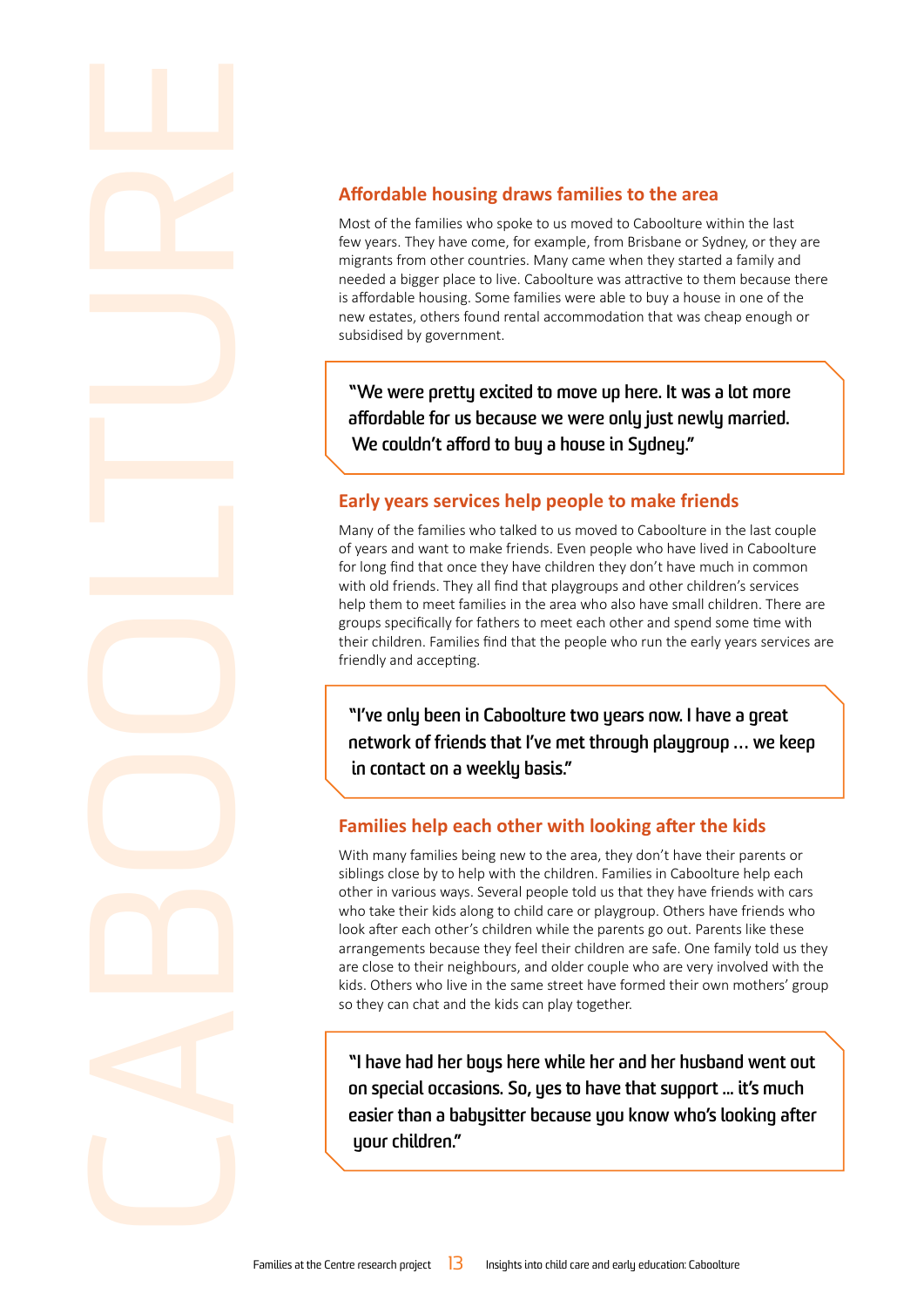### **Child care and work decisions are related**

Many mothers want to work, but they need to find flexible employment that fits around the hours of child care they can get and any emergencies. Also, child care can be expensive, so they weigh up whether increased work income might lower government support for the family and for child care costs. Mothers told us they go back to work later, only work part-time, or share parenting with their partners.

**"I don't want to get too old and not have any kind of a career … I was looking at night shift work, because then my husband can be at home with the babies."**

#### **Child care can be expensive**

Even with government payments, some families struggle to afford child care and education, especially those on a very low income. Some mothers who work say that most of their income goes in child care fees. To deal with the cost, some reduce their child care days, and others look for cheaper child care centres or preschools in the area. Families find it very difficult when they have to pay the full child care fees up front and can only claim the government rebate at the end of term.

**"I get child care benefit. It's still a struggle when you're on a low wage because it's quite expensive."** 

### **Disability funding helps**

Eight parents who talked to us have a child with additional needs, such as Asperger syndrome, autism, anxiety or speech delay. For some it has been difficult to get a diagnosis and to access the government funding they are eligible for. Child and family services have helped by referring parents to specialists. Many families get therapy services like speech, occupational and physiotherapy. They find them very helpful, however there are often long waiting lists for Medicare-funded services. Some children attend supported playgroups for children with disability or mainstream child care centres. Most families have not been able to find suitable child care places; specialist early intervention programs are available, but much too expensive. Supported playgroups help the children as well as the parents, who understand each other's worries. Parents are very concerned about their kids' future, as disability support funding stops when the children are in primary school.

**"I channel all my funding into OT [occupational therapy] and psychology. I get the OT and psych to teach me what they're doing so that when all the funding runs out and when we can't be doing it on a fortnightly basis like we are, at least I can do some things at home and I know what I'm doing."**